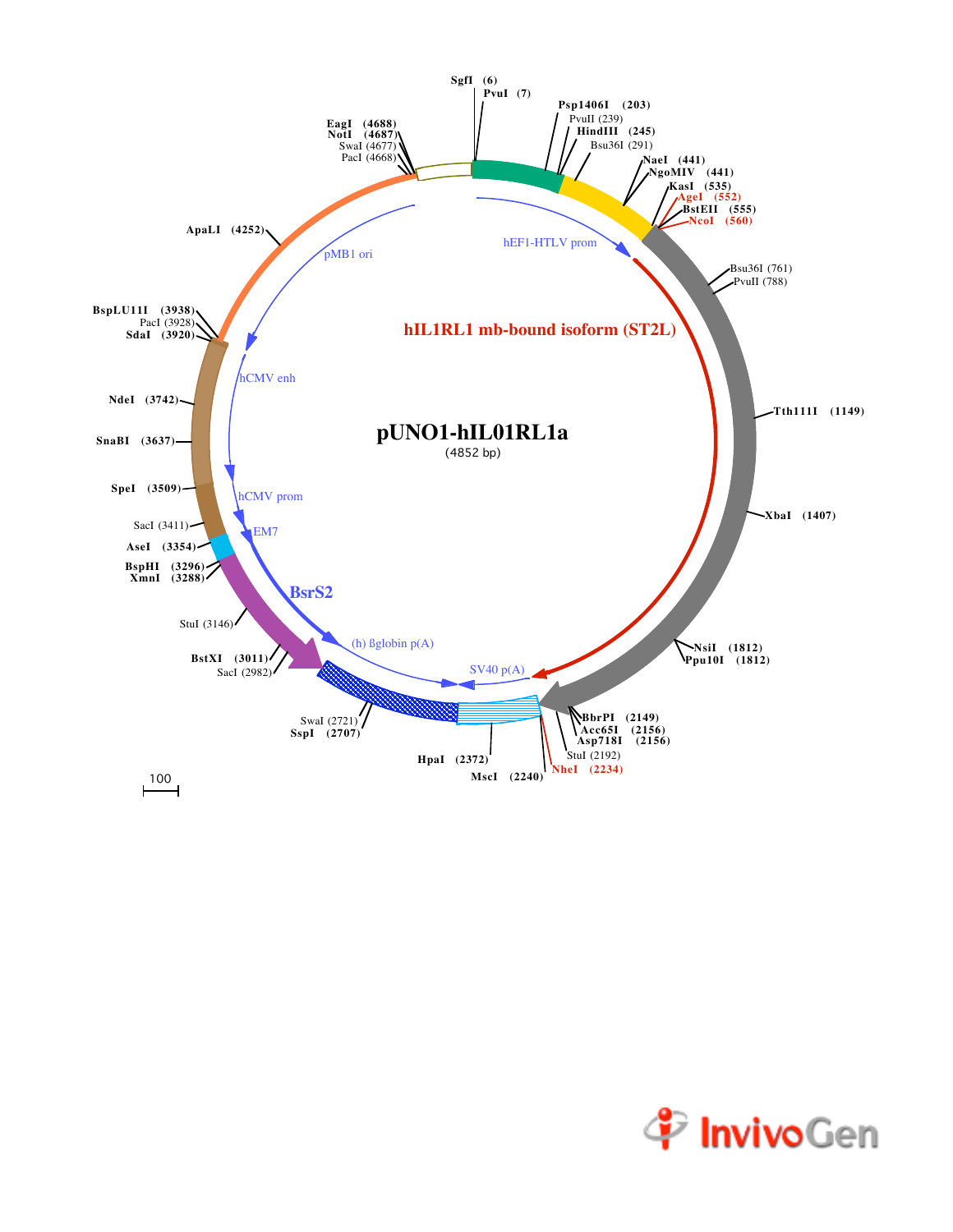**SgfI (6) PvuI (7)**

GGATCTGCGATCGCTCCGGTGCCCGTCAGTGGGCAGAGCGCACATCGCCCACAGTCCCCGAGAAGTTGGGGGGAGGGGTCGGCAATTGAACG GGTGCCTA 1

101 GAGAAGGTGGCGCGGGGTAAACTGGGAAAGTGATGTCGTGTACTGGCTCCGCCTTTTTCCCGAGGGTGGGGGAGAACCGTATATAAGTGCAGTAGTCGCC

**HindIII (245)**

Bsu36I (291)

GTGAACGTTCTTTTTCGCAACGGGTTTGCCGCCAGAACACAGCTGAAGCTTCGAG GGGCTCGCATCTCTCCTTCACGCGCCCGCCGCCCTACCTGAGGCC 201 **Psp1406I (203)** PvuII (239)

301 GCCATCCACGCCGGTTGAGTCGCGTTCTGCCGCCTCCCGCCTGTGGTGCCTCCTGAACTGCGTCCGCCGTCTAGGTAAGTTTAAAGCTCAGGTCGAGACC

## GGGCCTTTGTCCGGCGCTCCCTTGGAGCCTACCTAGACTCAGCCGGCTCTCCACGCTTTGCCTGACCCTGCTTGCTCAACTCTACGTCTTTGTTTCGTTT 401 **NaeI (441) NgoMIV (441) NcoI (560)**

| $NCOI$ (500)                                                                                                                                                                       |
|------------------------------------------------------------------------------------------------------------------------------------------------------------------------------------|
| <b>BstEII</b> (555)<br>AgeI $(552)$<br>KasI (535)                                                                                                                                  |
| 501 TCTGTTCTGCGCCGTTACAGATCCAAGCTGTGACCGGCGCCTACCTGAGATCACCGGTCACCATGGGGTTTTGGATCTTAGCAATTCTCACAATTCTCAT                                                                           |
| 1 <sup>M</sup> G F W I L A I L T<br>$\mathsf{L}$ M                                                                                                                                 |
| 601 GTATTCCACAGCAGCAAAGTTTAGTAAACAATCATGGGGCCTGGAAAATGAGGCTTTAATTGTAAGATGTCCTAGACAAGGAAAACCTAGTTACACCGTG                                                                           |
| 13 <sup>b</sup> Y S T A A K F S K O S W G L E N E A L I V R C P R O G K P S Y T V                                                                                                  |
| Bsu36I (761)<br>PvuII (788)                                                                                                                                                        |
|                                                                                                                                                                                    |
| 47 D W Y Y S Q T N K S I P T Q E R N R V F A S G Q L L K F L P A A V                                                                                                               |
| 801 CTGATTCTGGTATTTATACCTGTATTGTCAGAAGTCCCACATTCAATAGGACTGGATATGCGAATGTCACCATATATAAAAAACAATCAGATTGCAATGT                                                                           |
| 80 A D S G I Y T C I V R S P T F N R T G Y A N V T I Y K K O S D C N V                                                                                                             |
| 901 TCCAGATTATTTGATGTATTCAACAGTATCTGGATCAGAAAAAAATTCCAAAATTTATTGTCCTACCATTGACCTCTACAACTGGACAGCACCTCTTGAG                                                                           |
| 113 PD Y L M Y S T V S G S E K N S K I Y C P T I D L Y N W T A P L E                                                                                                               |
| 1001 TGGTTTAAGAATTGTCAGGCTCTTCAAGGATCAAGGTACAGGGCGCACAAGTCATTTTTGGTCATTGATAATGTGATGACTGAGGACGCAGGTGATTACA                                                                          |
| 147▶ W F K N C O A L O G S R Y R A H K S F L V I D N V M T E D A G D Y                                                                                                             |
| Tth111I (1149)                                                                                                                                                                     |
| 1101 CCTGTAAATTTATACACAATGAAAATGGAGCCAATTATAGTGTGACGGCGACCAGGTCCTTCACGGTCAAGGATGAGCAAGGCTTTTCTCTGTTTCCAGT                                                                          |
| 180 T C K F I H N E N G A N Y S V T A T R S F T V K D E Q G F S L F P V                                                                                                            |
| 1201 AATCGGAGCCCCTGCACAAAATGAAATAAAGGAAGTGGAAATTGGAAAAAACGCAAACCTAACTTGCTCTGCTTGTTTTGGAAAAGGCACTCAGTTCTTG<br>213 I G A P A Q N E I K E V E I G K N A N L T C S A C F G K G T Q F L |
| 1301 GCTGCCGTCCTGTGGCAGCTTAATGGAACAAAAATTACAGACTTTGGTGAACCAAGAATTCAACAAGAGGGAAGGCAAAATCAAAGTTTCAGCAATGGGC                                                                          |
| 247 A A V L W O L N G T K I T D F G E P R I O O E E G O N O S F S N G                                                                                                              |
| XbaI (1407)                                                                                                                                                                        |
|                                                                                                                                                                                    |
| 280 LACLDM VLRIAD VKEED LLLQ YD CLALN LH GLRR                                                                                                                                      |
| 1501 GCACACCGTAAGACTAAGTAGGAAAAATCCAATTGATCATCATAGCATCTACTGCATAATTGCAGTATGTAGTGTATTTTTAATGCTAATCAATGTCCTG                                                                          |
| 313 H T V R L S R K N P I D H H S I Y C I I A V C S V F L M L I N V L                                                                                                              |
| 1601 GTTATCATCCTAAAAATGTTCTGGATTGAGGCCACTCTGCTCTGGAGAGACATAGCTAAACCTTACAAGACTAGGAATGATGGAAAGCTCTATGATGCTT                                                                          |
| 347 VIILK MF WIEATLL WRDIAKP YKTRNDGKLYDA                                                                                                                                          |
|                                                                                                                                                                                    |
| 380Y V V Y P R N Y K S S T D G A S R V E H F V H O I L P D V L E<br>N K C                                                                                                          |
| Ppu10I (1812)                                                                                                                                                                      |
| NsiI (1812)                                                                                                                                                                        |
| 1801 TGGCTATACCTTATGCATTTATGGGAGAGATATGCTACCTGGAGAAGATGTAGTCACTGCAGTGGAAACCAACATACGAAAGAGCAGGCGGCACATTTTC<br>413 GYTL CIYGRD M L P G E D V V T A V E T N I R K S R R H I F         |
| 1901 ATCCTGACCCCTCAGATCACTCACAATAAGGAGTTTGCCTACGAGCAGGAGGTTGCCCTGCACTGTGCCCTCATCCAGAACGACGCCAAGGTGATACTTA                                                                          |
| 447 I L T P Q I T H N K E F A Y E Q E V A L H C A L I Q N D A K V I L                                                                                                              |
|                                                                                                                                                                                    |
| 480 EMEAL SEL DM L Q A E A L Q D S L Q H L M K V Q G T I K W R                                                                                                                     |
| Asp718I (2156)                                                                                                                                                                     |
| $Acc65I$ $(2156)$                                                                                                                                                                  |
| <b>BbrPI</b> (2149)<br>StuI (2192)                                                                                                                                                 |
| 2101 GGAGGACCACATTGCCAATAAAAGGTCCCTGAATTCTAAATTCTGGAAGCACGTGAGGTACCAAATGCCTGTGCCAAGCAAAATTCCCAGAAAGGCCTCT                                                                          |
| 513▶ E D H I A N K R S L N S K F W K H V R Y O M P V P S K I P<br>R K A S                                                                                                          |
| MscI (2240)                                                                                                                                                                        |
| <b>NheI</b> (2234)                                                                                                                                                                 |
| TPLAAQK<br>. L .                                                                                                                                                                   |
| HpaI (2372)                                                                                                                                                                        |
|                                                                                                                                                                                    |
|                                                                                                                                                                                    |
| 2401 TGTTTCAGGTTCAGGGGGAGGTGTGGGAGGTTTTTTAAAGCAAGTAAAACCTCTACAAATGTGGTATGGAATTCTAAAATACAGCATAGCAAAACTTTAA                                                                          |
|                                                                                                                                                                                    |
| 2501 CCTCCAAATCAAGCCTCTACTTGAATCCTTTTCTGAGGGATGAATAAGGCATAGGCATCAGGGGCTGTTGCCAATGTGCATTAGCTGTTTGCAGCCTCAC                                                                          |
| 2601 CTTCTTTCATGGAGTTTAAGATATAGTGTATTTTCCCAAGGTTTGAACTAGCTCTTCATTTCTTTATGTTTTAAATGCACTGACCTCCCACATTCCCTTT                                                                          |